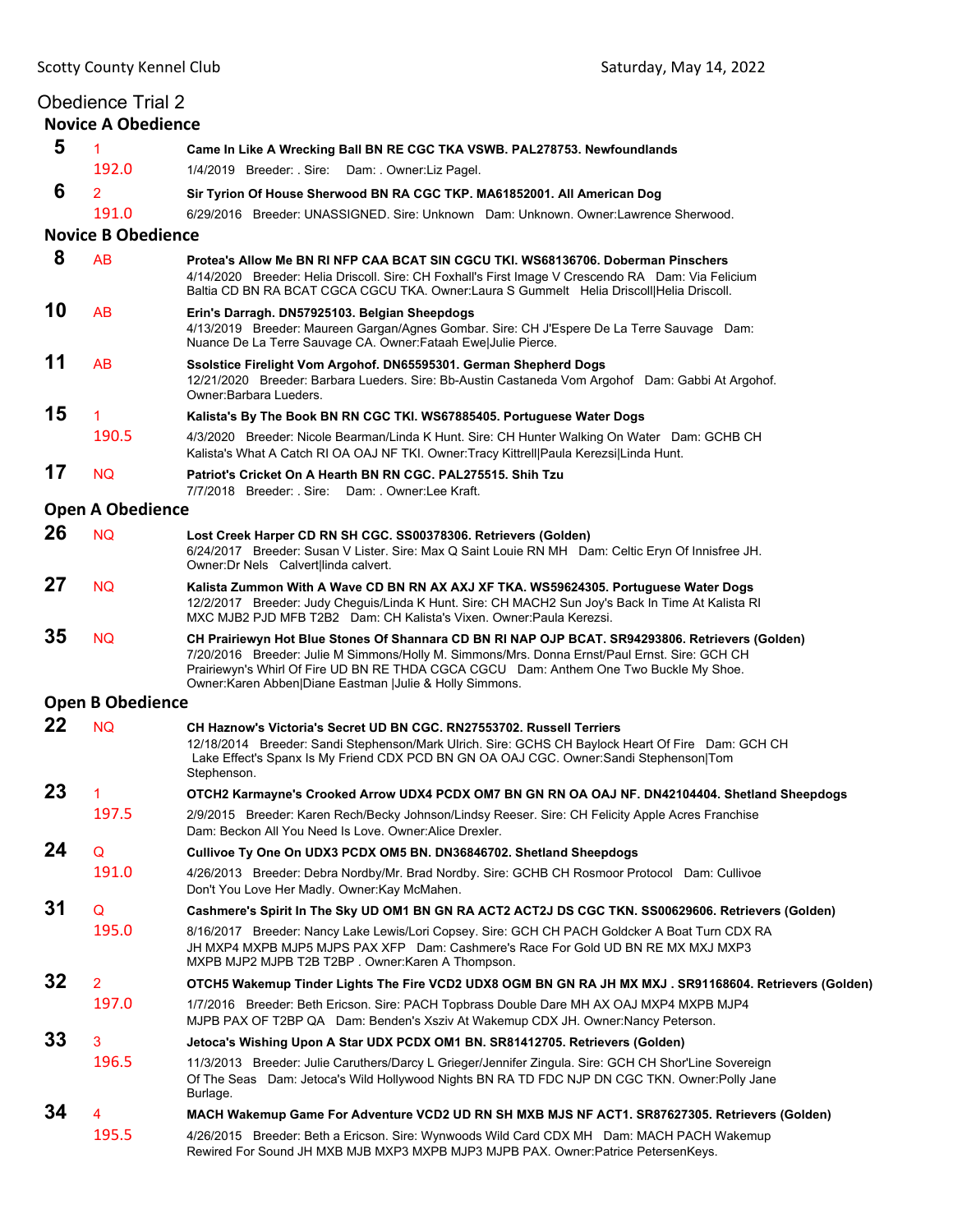|                                 | <b>Utility A Obedience</b> |                                                                                                                                                                                                                                                                                                                                                 |  |  |
|---------------------------------|----------------------------|-------------------------------------------------------------------------------------------------------------------------------------------------------------------------------------------------------------------------------------------------------------------------------------------------------------------------------------------------|--|--|
| 19                              | <b>NQ</b>                  | CH Kyterals Imperial Sweet Caramel Kiss CDX BN RE AX AXJ. TS11887102. Papillons<br>7/29/2012 Breeder: Terri Mount/Patricia G Groff. Sire: CH Queen Bless Jp Tri Back Dam: Maximilian<br>Kyteral Something Sweet. Owner: Paula Austin.                                                                                                           |  |  |
|                                 | <b>Utility B Obedience</b> |                                                                                                                                                                                                                                                                                                                                                 |  |  |
| 22                              | <b>NQ</b>                  | CH Haznow's Victoria's Secret UD BN CGC. RN27553702. Russell Terriers<br>12/18/2014 Breeder: Sandi Stephenson/Mark Ulrich. Sire: GCHS CH Baylock Heart Of Fire Dam: GCH CH<br>Lake Effect's Spanx Is My Friend CDX PCD BN GN OA OAJ CGC. Owner:Sandi Stephenson Tom<br>Stephenson.                                                              |  |  |
| 23                              | 2/HC                       | OTCH2 Karmayne's Crooked Arrow UDX4 PCDX OM7 BN GN RN OA OAJ NF. DN42104404. Shetland Sheepdogs                                                                                                                                                                                                                                                 |  |  |
|                                 | 197.5                      | 2/9/2015 Breeder: Karen Rech/Becky Johnson/Lindsy Reeser. Sire: CH Felicity Apple Acres Franchise<br>Dam: Beckon All You Need Is Love. Owner: Alice Drexler.                                                                                                                                                                                    |  |  |
| 24                              | $\overline{4}$             | Cullivoe Ty One On UDX3 PCDX OM5 BN. DN36846702. Shetland Sheepdogs                                                                                                                                                                                                                                                                             |  |  |
|                                 | 195.0                      | 4/26/2013 Breeder: Debra Nordby/Mr. Brad Nordby. Sire: GCHB CH Rosmoor Protocol Dam: Cullivoe<br>Don't You Love Her Madly. Owner: Kay McMahen.                                                                                                                                                                                                  |  |  |
| 29                              | <b>NQ</b>                  | RACH Double Helix Write Your Happy Medium CDX BN RM2 RAE2 AX AXJ. WS64761102. Samoyeds<br>3/13/2019 Breeder: Katie Heidt/Robinette Dunahugh-Ralston/Julie Rydstrand. Sire: GCHB CH Galaxy's<br>Beam Me Up Dam: CH Double Helix Back In Time CD BN GN RM RAE2 OA NAJ NFP TKN. Owner: Mary<br>Drexler Scott Ralston.                              |  |  |
| 31                              | <b>NQ</b>                  | Cashmere's Spirit In The Sky UD OM1 BN GN RA ACT2 ACT2J DS CGC TKN. SS00629606. Retrievers (Golden)<br>8/16/2017 Breeder: Nancy Lake Lewis/Lori Copsey. Sire: GCH CH PACH Goldcker A Boat Turn CDX RA<br>JH MXP4 MXPB MJP5 MJPS PAX XFP Dam: Cashmere's Race For Gold UD BN RE MX MXJ MXP3<br>MXPB MJP2 MJPB T2B T2BP. Owner: Karen A Thompson. |  |  |
| 32                              | 1/HT                       | OTCH5 Wakemup Tinder Lights The Fire VCD2 UDX8 OGM BN GN RA JH MX MXJ. SR91168604. Retrievers (Golden)                                                                                                                                                                                                                                          |  |  |
|                                 | 198.0                      | 1/7/2016 Breeder: Beth Ericson. Sire: PACH Topbrass Double Dare MH AX OAJ MXP4 MXPB MJP4<br>MJPB PAX OF T2BP QA Dam: Benden's Xsziv At Wakemup CDX JH. Owner:Nancy Peterson.                                                                                                                                                                    |  |  |
| 33                              | 3                          | Jetoca's Wishing Upon A Star UDX PCDX OM1 BN. SR81412705. Retrievers (Golden)                                                                                                                                                                                                                                                                   |  |  |
|                                 | 197.0                      | 11/3/2013 Breeder: Julie Caruthers/Darcy L Grieger/Jennifer Zingula. Sire: GCH CH Shor'Line Sovereign<br>Of The Seas Dam: Jetoca's Wild Hollywood Nights BN RA TD FDC NJP DN CGC TKN. Owner: Polly Jane<br>Burlage.                                                                                                                             |  |  |
| 34                              | Q                          | MACH Wakemup Game For Adventure VCD2 UD RN SH MXB MJS NF ACT1. SR87627305. Retrievers (Golden)                                                                                                                                                                                                                                                  |  |  |
|                                 | 190.5                      | 4/26/2015 Breeder: Beth a Ericson. Sire: Wynwoods Wild Card CDX MH Dam: MACH PACH Wakemup<br>Rewired For Sound JH MXB MJB MXP3 MXPB MJP3 MJPB PAX. Owner:Patrice PetersenKeys.                                                                                                                                                                  |  |  |
|                                 |                            | <b>Beginner Novice A Obedience</b>                                                                                                                                                                                                                                                                                                              |  |  |
| 36                              | <b>NQ</b>                  | Equiss There's A Wocket In My Pocket SC CA BCAT CGC TKI. HP51901107. Whippets<br>7/12/2016 Breeder: Cathy Williams/Sydney Williams. Sire: CH Raybar's Feet Don't Fail Me Dam: Equiss<br>Eat Mor Chikin. Owner: Stacy A Staeck.                                                                                                                  |  |  |
| 37                              | AB                         | CH Chaver's Midnight Agent Cooper CGC TKA. DN57967309. Australian Shepherds<br>4/18/2019 Breeder: Carol Stuckey/Olga Ledyan. Sire: CH Timberlines Orange Juice And Rum Dam:<br>Indigomoon Midnight's Monet Of Chaver. Owner: Helen Korbut.                                                                                                      |  |  |
|                                 |                            | <b>Beginner Novice B Obedience</b>                                                                                                                                                                                                                                                                                                              |  |  |
| 38                              | 1                          | Wakemup Rise To Your Dreams BN RN OA OAJ OF. SS14326904. Retrievers (Golden)                                                                                                                                                                                                                                                                    |  |  |
|                                 | 199.5                      | 9/11/2019 Breeder: Beth Ericson. Sire: OTCH23 MACH3 Webshire's Takoda Code Talker VCD3 UDX26<br>OGM RE JH MXC PA Dam: Spirits Bad Habit At Wakemup CD RN. Owner: Nancy Peterson.                                                                                                                                                                |  |  |
| 40                              | $\overline{2}$             | CH Providence Read All About It SWN SCE SIE SEA SHDA CGC TKA. DN35036602. Australian Shepherds                                                                                                                                                                                                                                                  |  |  |
|                                 | 192.0                      | 5/29/2012 Breeder: Pat Cuoco/Kimber Shields, Sire: CH Heatherhill Shock N Awe Dam: GCH CH<br>Briarbrooks Alleluia CGC TKN. Owner:Pat Cuoco.                                                                                                                                                                                                     |  |  |
| <b>Preferred Open Obedience</b> |                            |                                                                                                                                                                                                                                                                                                                                                 |  |  |
| <b>A7</b>                       |                            |                                                                                                                                                                                                                                                                                                                                                 |  |  |

**47** NQ **CH Deblyn's Peprhl Wicked UD BN RE MX MXB MXJ MJB MXP MJP XF BCAT THD . WS45881505. Boxers** 12/2/2013 Breeder: Debra Owens/Caitlyn Owens/Sue Ann Thompson. Sire: CH Storybook Page After Page Dam: CH Peprhl Life's A Dance With DebLyn VCD2 PCDX BN GN RE TDX PT AX AXJ. Owner:Sue Thompson.